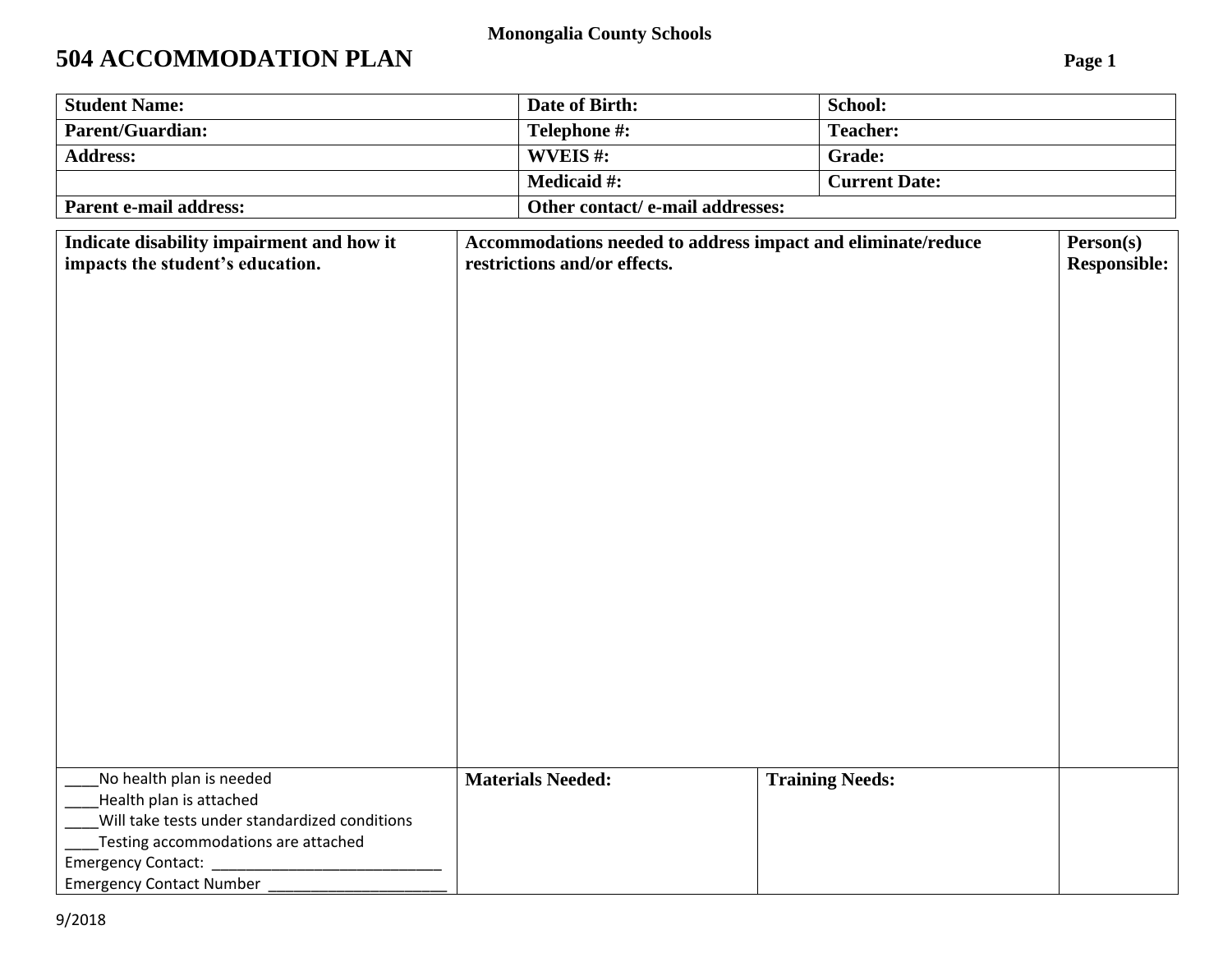#### **Monongalia County Schools**

## **504 ACCOMMODATION PLAN Page 1**

| <b>Transition Planning</b>                                                                                                                                             |                                                                                                                                                                                     |  |  |               |  |  |  |
|------------------------------------------------------------------------------------------------------------------------------------------------------------------------|-------------------------------------------------------------------------------------------------------------------------------------------------------------------------------------|--|--|---------------|--|--|--|
|                                                                                                                                                                        | Transition services are a coordinated set of activities for 504 students that promote movement from school to post-school activities, including, but not limited to, post-secondary |  |  |               |  |  |  |
| education, vocational training, integrated/supported employment, continuing and adult education, adult services, and/or independent living or community participation. |                                                                                                                                                                                     |  |  |               |  |  |  |
| Planning will be based on student's needs, including preferences and interests, and may include instruction, related services, community experiences, development of   |                                                                                                                                                                                     |  |  |               |  |  |  |
| employment and other post-school adult objectives.                                                                                                                     |                                                                                                                                                                                     |  |  |               |  |  |  |
| Will the student's next 504 need to address transition services? If yes, permission must be obtained to invite agency representatives to the next 504 meeting.         |                                                                                                                                                                                     |  |  |               |  |  |  |
|                                                                                                                                                                        | Agency(ies) to be invited is/are: WV Division of Rehabilitation Services (Tel. 304-285-3155)                                                                                        |  |  |               |  |  |  |
|                                                                                                                                                                        | 1415 Earl Core Rd.; Morgantown, WV 26505                                                                                                                                            |  |  |               |  |  |  |
|                                                                                                                                                                        | Parent/Guardian/Adult Student need to initial if providing consent for transition planning: Date: ________ Parent Initial ________ Student Initial _______                          |  |  |               |  |  |  |
|                                                                                                                                                                        |                                                                                                                                                                                     |  |  |               |  |  |  |
|                                                                                                                                                                        | Projected Re-Evaluation Date: Committee Signature:                                                                                                                                  |  |  | <b>Title:</b> |  |  |  |
|                                                                                                                                                                        |                                                                                                                                                                                     |  |  |               |  |  |  |
|                                                                                                                                                                        |                                                                                                                                                                                     |  |  |               |  |  |  |
|                                                                                                                                                                        |                                                                                                                                                                                     |  |  |               |  |  |  |
|                                                                                                                                                                        |                                                                                                                                                                                     |  |  |               |  |  |  |
|                                                                                                                                                                        |                                                                                                                                                                                     |  |  |               |  |  |  |
|                                                                                                                                                                        |                                                                                                                                                                                     |  |  |               |  |  |  |
|                                                                                                                                                                        |                                                                                                                                                                                     |  |  |               |  |  |  |
|                                                                                                                                                                        |                                                                                                                                                                                     |  |  |               |  |  |  |
|                                                                                                                                                                        |                                                                                                                                                                                     |  |  |               |  |  |  |
|                                                                                                                                                                        |                                                                                                                                                                                     |  |  |               |  |  |  |

\_\_\_\_I had an opportunity to participate in the development of this plan, and I have received a copy of the Notice of Rights Pamphlet.

\_\_\_\_I do give permission for my child to receive the accommodations described (required for all initial plans)

\_\_\_\_I do not give permission for my child to receive the accommodations described.

### *Parent Guardian/Adult Student Signature: \_\_\_\_\_\_\_\_\_\_\_\_\_\_\_\_\_\_\_\_\_\_\_\_\_\_\_\_\_\_\_\_\_\_\_\_\_\_\_\_\_\_\_ Date: \_\_\_\_\_\_\_\_\_\_\_\_\_\_\_\_\_\_\_\_\_\_\_\_\_\_\_\_\_\_\_\_\_\_*

| <b>504 Evaluation Survey</b>                                                       | <b>Yes</b> | N <sub>0</sub> | <b>Maybe</b> | <b>Comments:</b> |
|------------------------------------------------------------------------------------|------------|----------------|--------------|------------------|
| My participation and input were valued and considered by the team.                 |            |                |              |                  |
| Plan developed was appropriate to address impact of disability and promote access. |            |                |              |                  |
| Teachers and/or staff implemented the plan appropriately                           |            |                |              |                  |
| Services and accommodations occurred within the least restrictive environment.     |            |                |              |                  |
| Confidentiality was respected throughout the process                               |            |                |              |                  |
| <b>Suggestions and/or additional comments:</b>                                     |            |                |              |                  |
|                                                                                    |            |                |              |                  |
|                                                                                    |            |                |              |                  |
|                                                                                    |            |                |              |                  |
|                                                                                    |            |                |              |                  |